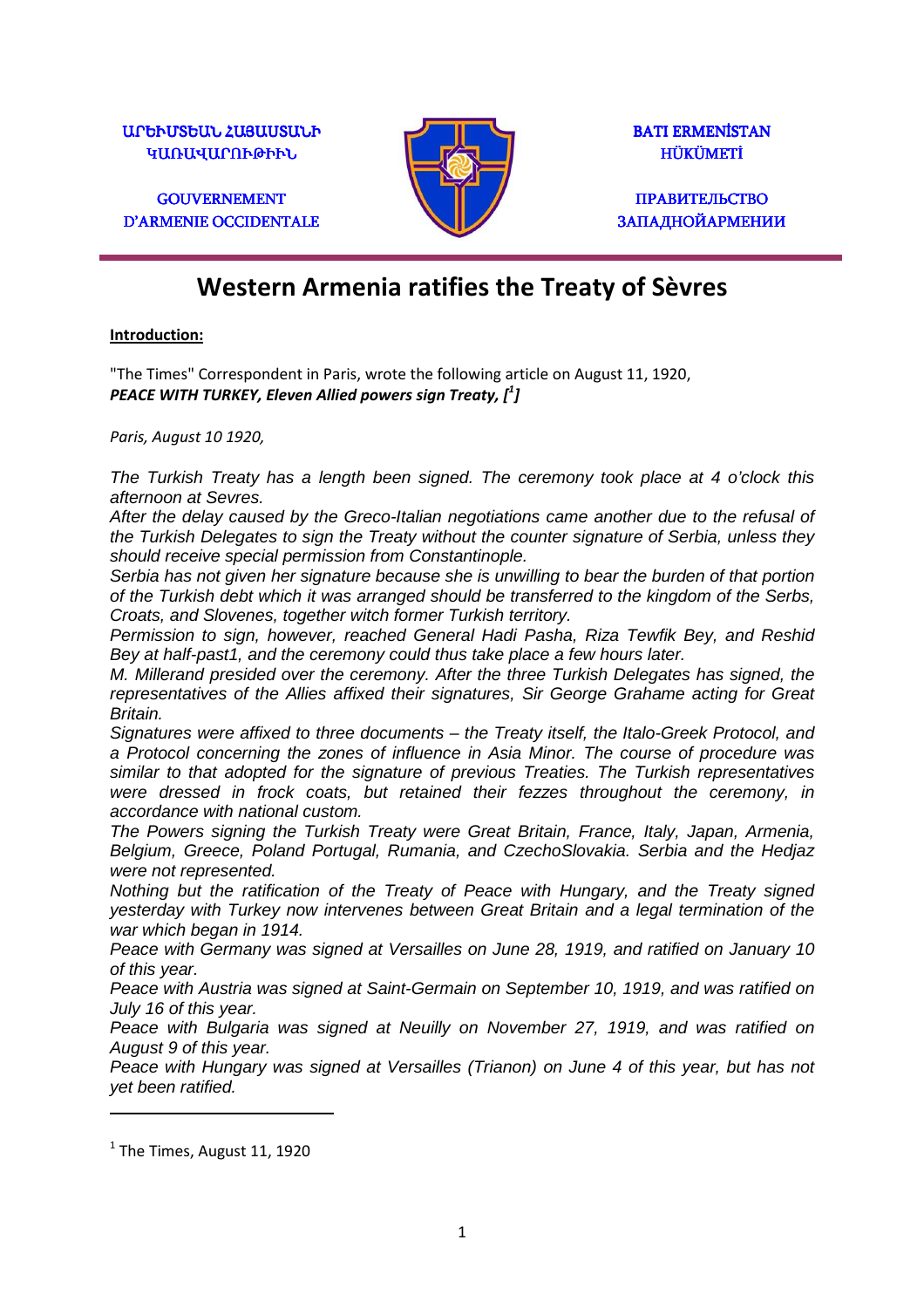In answer to a question in the House of Commons on June 1, Mr. Bonar Law stated that an Order in Council under the Termination of the Present War (Definition) Act could not be issued until the Treaties with Germany, Austria, Bulgaria, Hungary, and Turkey has been signed and the necessary ratifications deposited.

## **Official Press Release on the Ratification of the Treaty of Sèvres by Western Armenia**

For this reason, on May 9, 2016, a special Bill was filed and sent to the Presidency of the Parliament of Western Armenia for the ratification of the Treaty of Sevres by Western Armenia.

The draft Act was amended several times. This third version, was adopted on June 24, 2016 at 23:30 (Yerevan time), by members of the Parliament of Western Armenia and the members of the Presidential Legal Council of the Republic of Western Armenia.

The Bill that suggests the ratification of the Treaty of Sevres and additional Treaties signed on August 10, 1920, was presented and defended by the Minister of Foreign Affairs of the Republic of Western Armenia Mr. Karnig Sarkissian, and supported by the Prime Minister Mr. Tigran Pashabezyan, was passed and adopted unanimously with one vote against. Taking into consideration that the government of the Republic of Western Armenia is based outside Europe, the bill suggests also to authorize the President of the Republic of Western Armenia, Arménag Aprahamian, for the ratification of the Treaty.

The day of June 24, 2016 is regarded as a historic day for the ratification of the Treaty of Sevres by the President of the Republic of Western Armenia, Arménag Aprahamian.

The Bill that was passed is composed of two sections.

**First article. -** The President of the Republic is authorized to ratify the Treaty of Peace signed at Sèvres August, 10, 1920 and the Additional treaties appendices below listed and signed on the same day:

- Treaty between Armenia and the Principal Allied Powers in order to define the provisions that may be considered necessary by these Powers to protect the interests of the inhabitants of that State not being part of the majority of the population in terms of race, language or religion,
- Additional Protocol putting into function the diplomatic services in the territory of signatory states,
- The Treaty with the Principal Allied Powers to define the necessary provisions by these Powers to ensure freedom of transit and equitable treatment for the commerce with other nations.

**Second article -** The President of the Republic is authorized to apply the exequatur of the Arbitral Sentence of President Woodrow Wilson dated November 22, 1920.

The ratification of the Treaty of Sèvres by Western Armenia falls into a very particular context of international events. Indeed, just a few hours before this ratification, the "Brexit" referendum took place resulting in a 51.9% for the exit of the Great Britain from European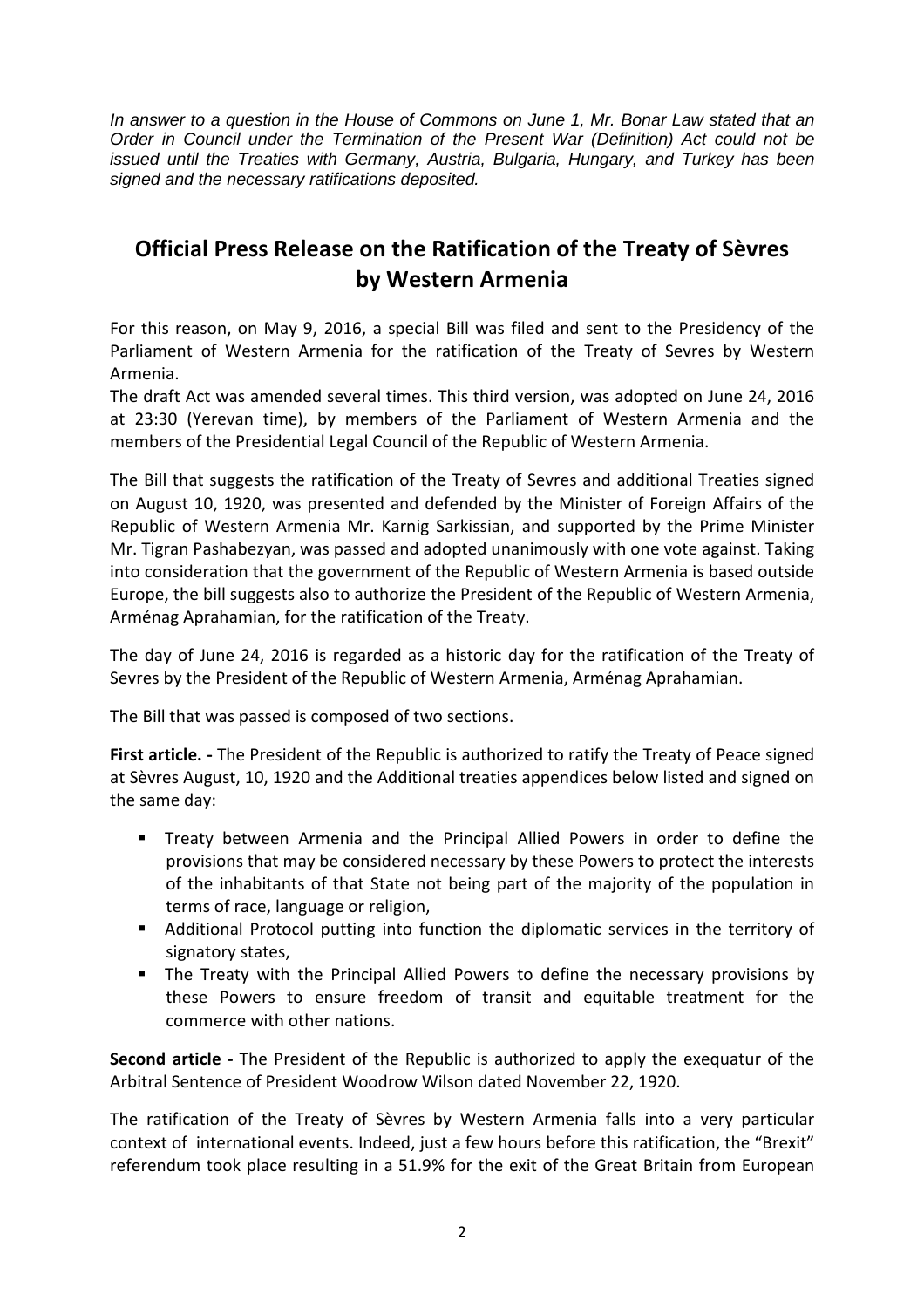Union. The same day Pope Francis denounced the genocide perpetrated against the Armenians during His speech in Yerevan.

The exit of Britain from the European Union is an unprecedented crisis indicator following the war in Syria, the refugee crisis and the disinterestedness in the fate of the Middle East including the fate of Western Armenia.

### **Legal reminders:**

The pages 457-458 of the Treaty of Sèvres specify the ratification conditions as transcribed below:

- **The Present Treaty shall be ratified, in French, English, and Italian.**
- In case of any divergence, the French text shall prevail, except in Parts I (Covenant of the League of Nations) and XII (Labour), where the French and English texts shall be of equal force.
- The ratifications are to be deposited in Paris, as soon as possible.
- Governments that are located outside Europe, will be entitled to inform about their ratification to the Government of the French Republic through their diplomatic representatives in Paris; in that case they must transmit the instrument of ratification as soon as possible.
- A first report on the deposition of the ratifications will be drawn as soon as the Treaty is ratified by Turkey on the one hand, and by three of the Principal Allied Powers on the other.
- From the date of this first report the Treaty will come into force between the High Contracting Parties who have ratified it.
- For the determination of all periods of time provided in the present Treaty, this date will be the date of the coming into force of the Treaty.
- In all other respects the Treaty will enter into force for each Power at the date of the deposition of their ratifications.
- **The French Government will transmit to all the signatory Powers a certified copy of** the reports on the deposition of ratifications.
- In Faith Whereof the above-named Plenipotentiaries have signed the present Treaty. (14 signatory)

### **Historical reminders:**

- The Armenian State on the territory of Western Armenia was recognized *de facto,* on **January 19, 1920** (Day of Independence) by the Supreme Council of the Allied Powers.
- The Armenian State on the territory of Western Armenia was recognized *de jure*, on **May 11, 1920** by the Supreme Council of the Allied Powers.
- **The government of Armenia, the major Allied Powers, the Allied Powers and Turkey** signed **the Treaty of Sevres on August 10, 1920.**
- **On November, 22,** President Woodrow Wilson signed the Arbitral Award defining the boundaries between the state of Armenia in the territory of Western Armenia and Turkey.